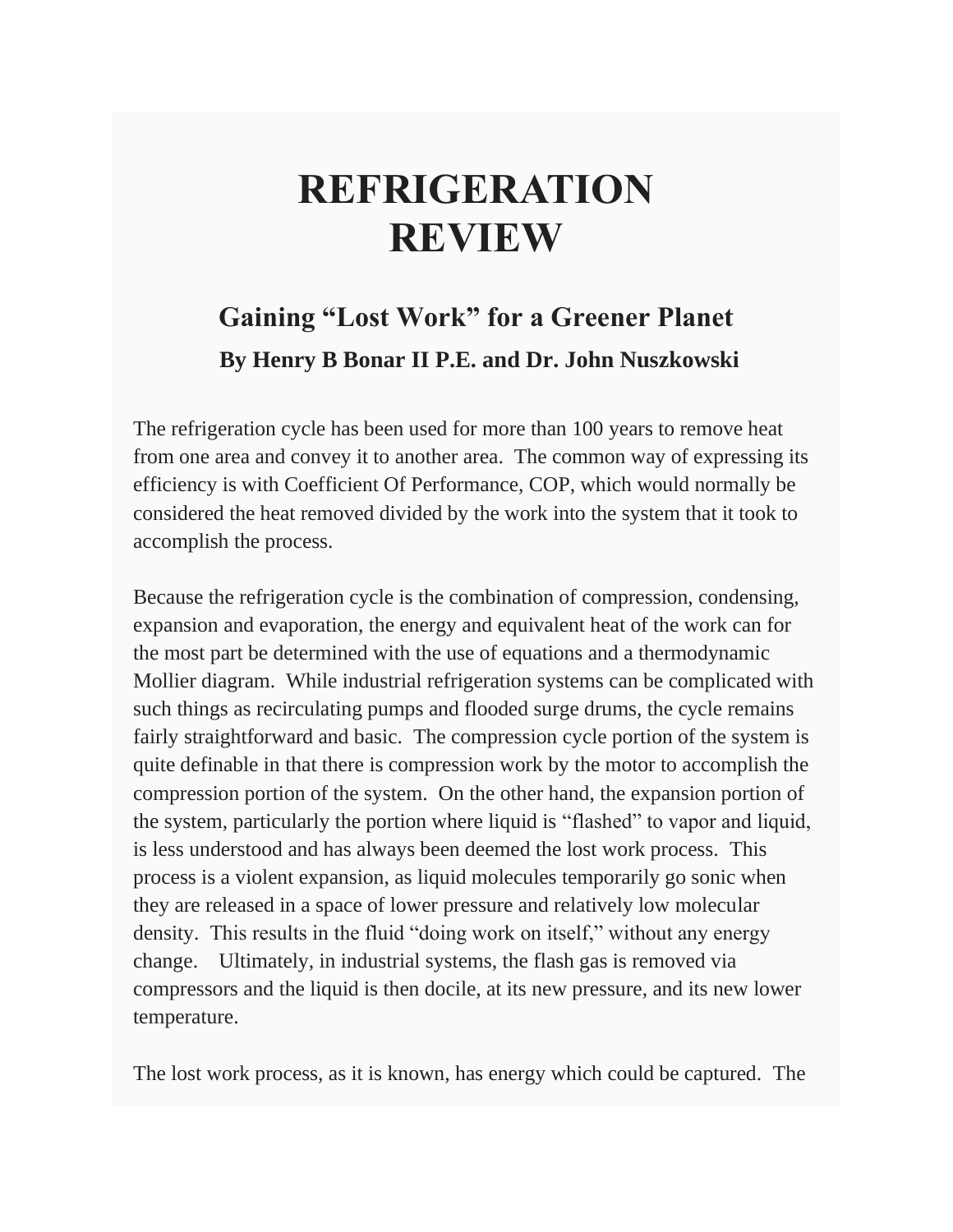purpose of this discussion is to bring to light that it is in the refrigeration cycle, and that, hopefully, in time we would learn how to capture this energy for useful purposes. For instance, if such a device were created that would let liquid expand through a piston or some other mechanical device, whereby the change of state would no longer be at constant enthalpy. A controlled release of the energy, transmitting the energy to mechanical or fluid, could provide useful work resulting in a reduction of the fluid's enthalpy. An example would be driving a mechanical device at a direct expansion air unit that would operate the fan motors of that unit. In industrial systems, the device could be one that would provide the pump horsepower required for liquid recirculated systems.

In theory, it can readily be seen that the change in enthalpy can provide more than enough work in industrial systems for pump recirculation. By doing so, one is trying to make the process closer to isentropic in lieu of isenthalpic. The device to do this would need to consider the effects of critical flow pressure drop for the fluid, so sonic velocities are minimized. It would be difficult to use a turbine type device, because of the tremendous forces of nucleous and cavitating aspects of the expanding liquid/gas. Even 25-30% recovery of the energy would probably be a meaningful amount for pump recirculation.

The intent of this article is to bring to light what we have all known but otherwise thought very little about in our refrigeration systems, that surely we can devise devices for capturing "lost work" energy and helping make our planet a little greener, more sustainable, and less wasteful as we provide meaningful living standards for our industrial and perishable food processes.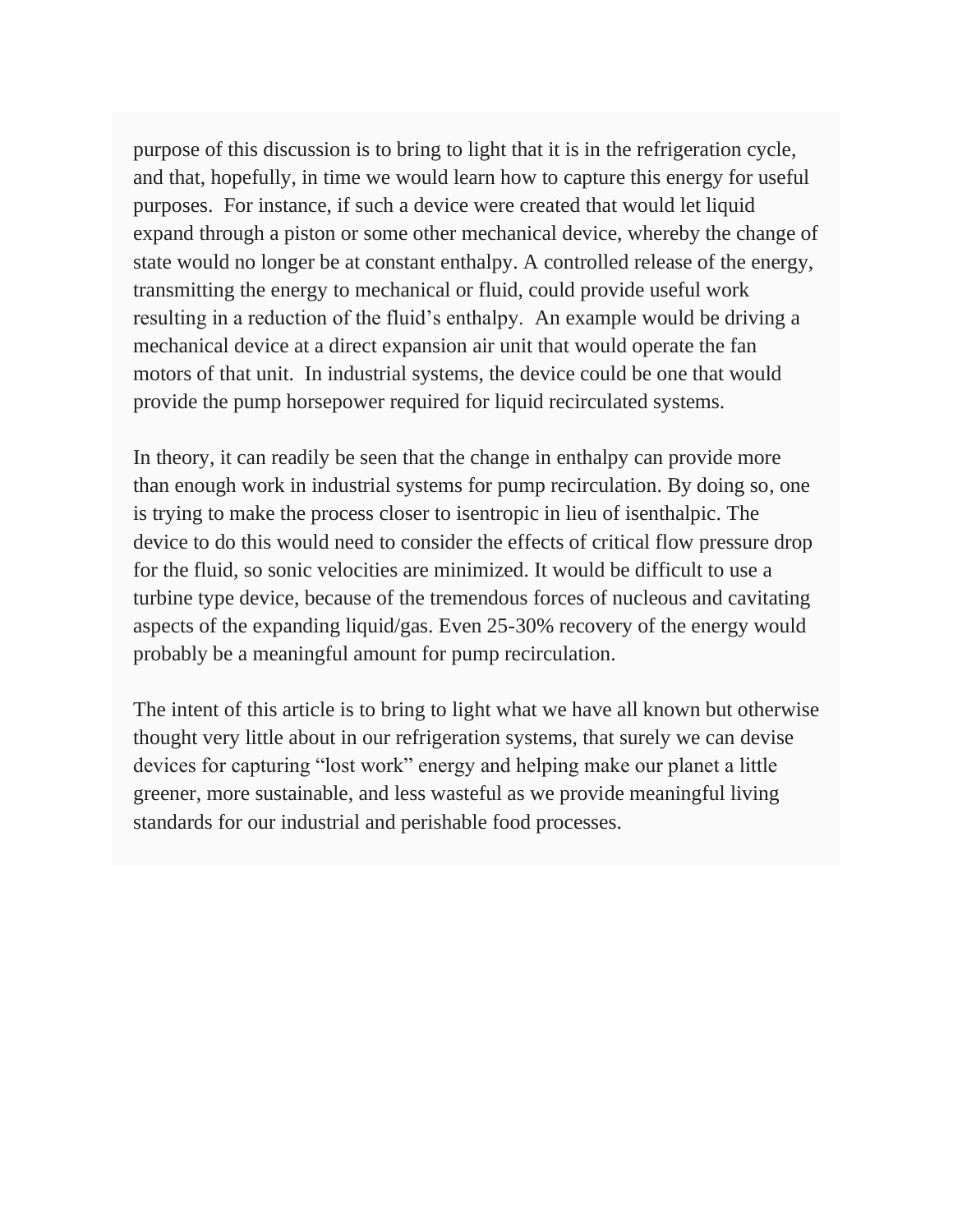

#### **References**

International Institute of Ammonia Refrigeration (IIAR). *Ammonia Data Book*, Arlington, VA, 1992.

Stoecker, W. *Industrial Refrigeration Handbook*. pages 74-76. 1998.